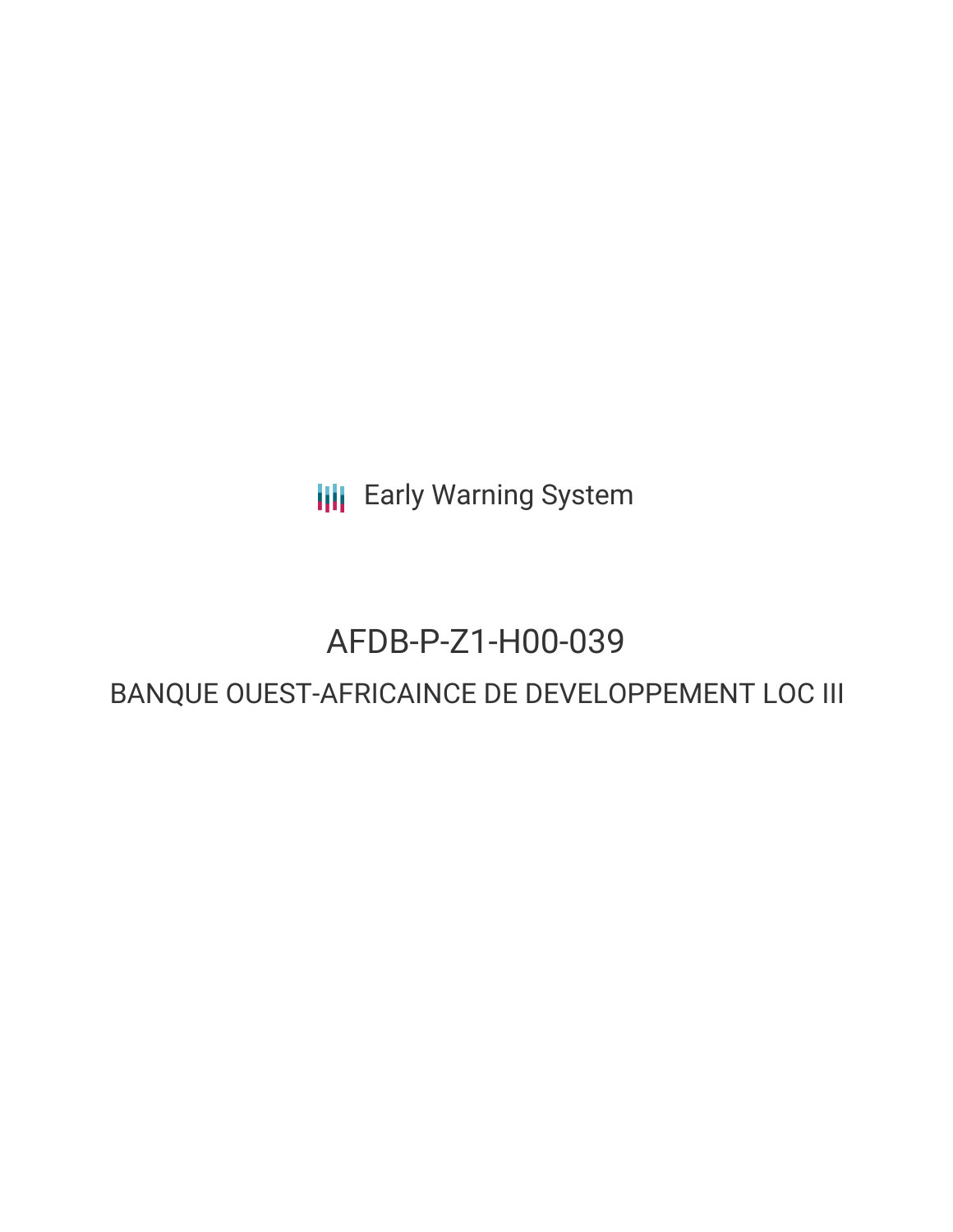

### **Quick Facts**

| <b>Financial Institutions</b>  | African Development Bank (AFDB) |
|--------------------------------|---------------------------------|
| <b>Status</b>                  | Approved                        |
| <b>Bank Risk Rating</b>        |                                 |
| <b>Voting Date</b>             | 2015-04-22                      |
| <b>Sectors</b>                 | Finance                         |
| <b>Investment Amount (USD)</b> | $$34.25$ million                |
| <b>Project Cost (USD)</b>      | $$34.25$ million                |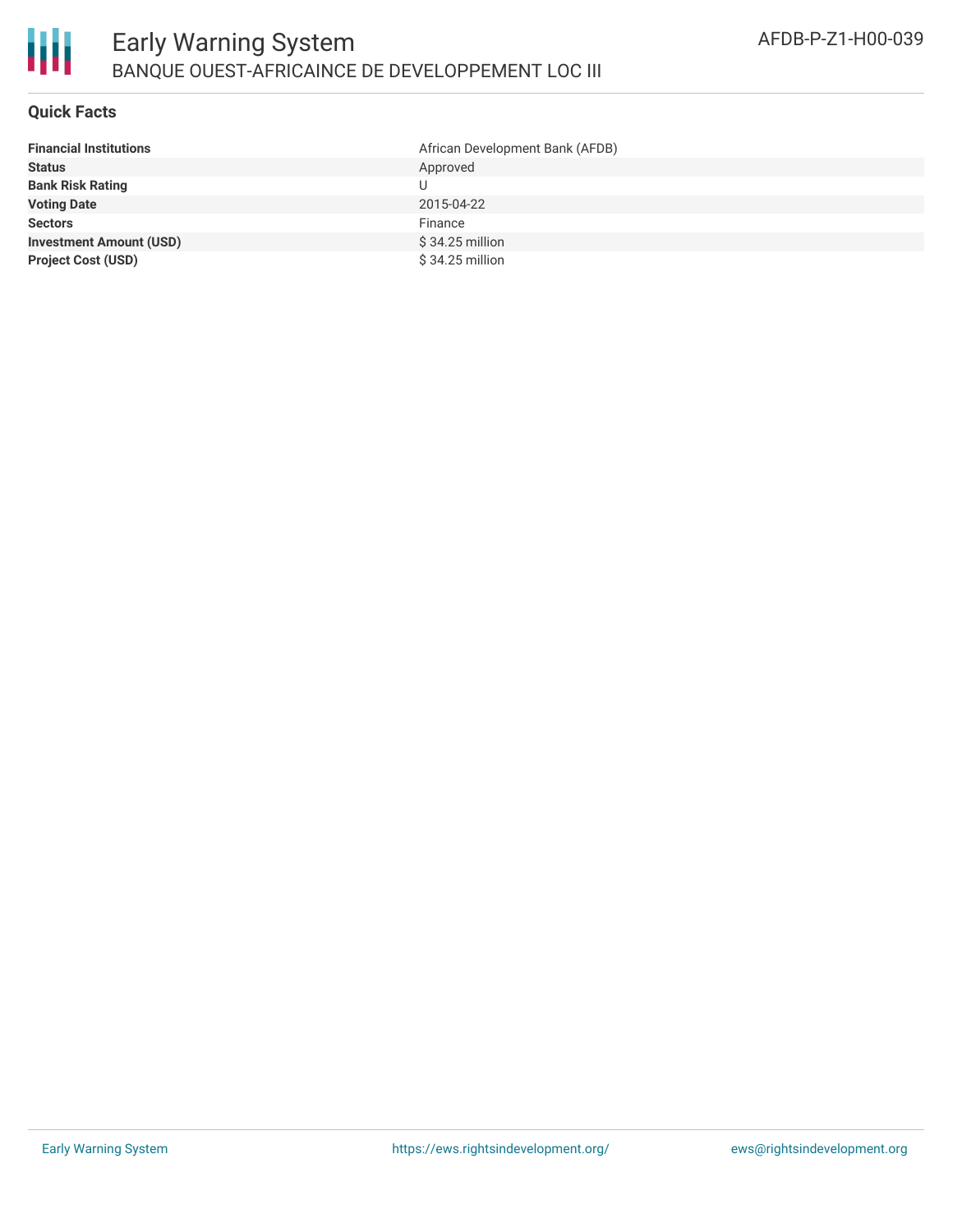

### **Project Description**

No project description provided at the time of disclosure.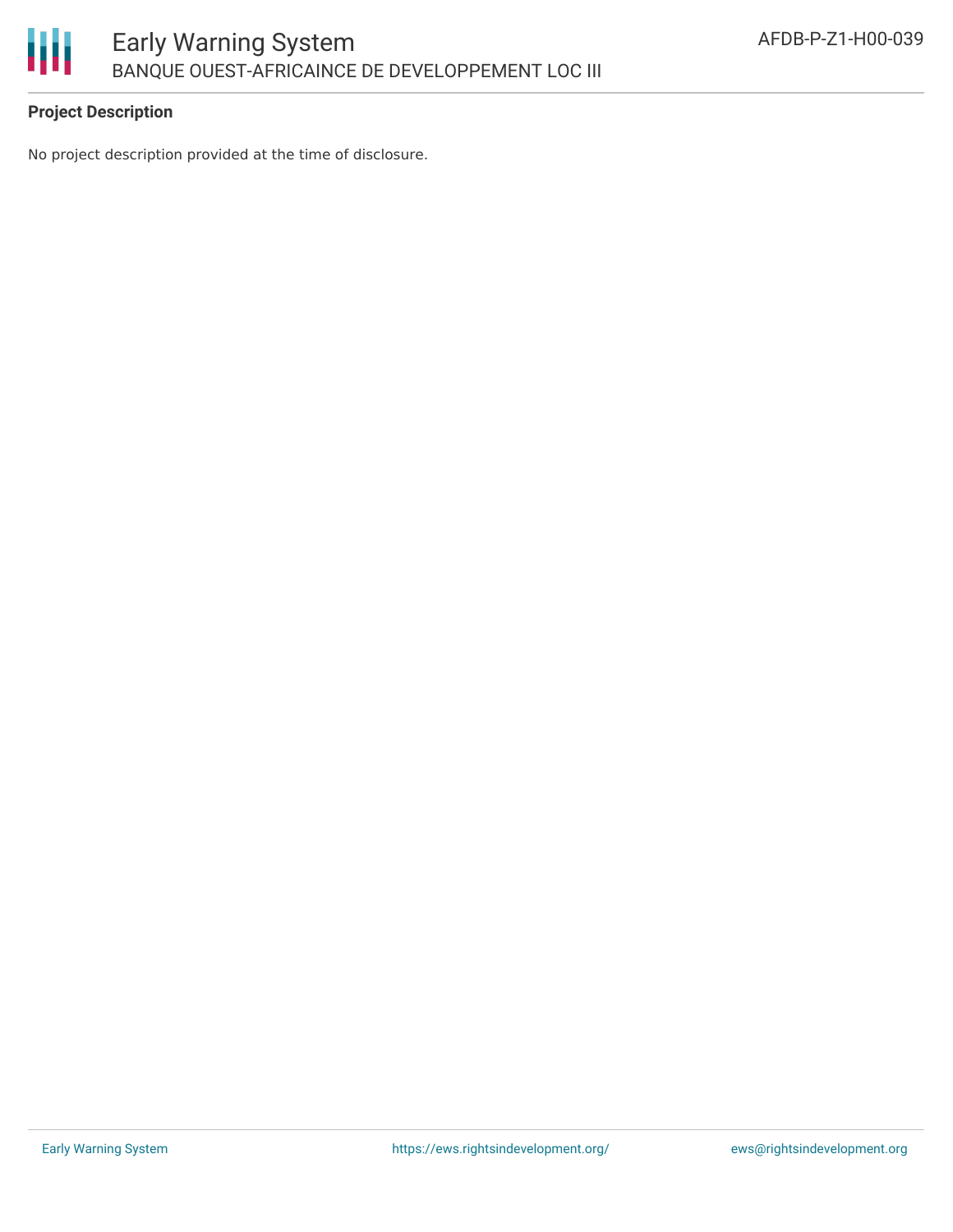# Ш

### **Investment Description**

African Development Bank (AFDB)